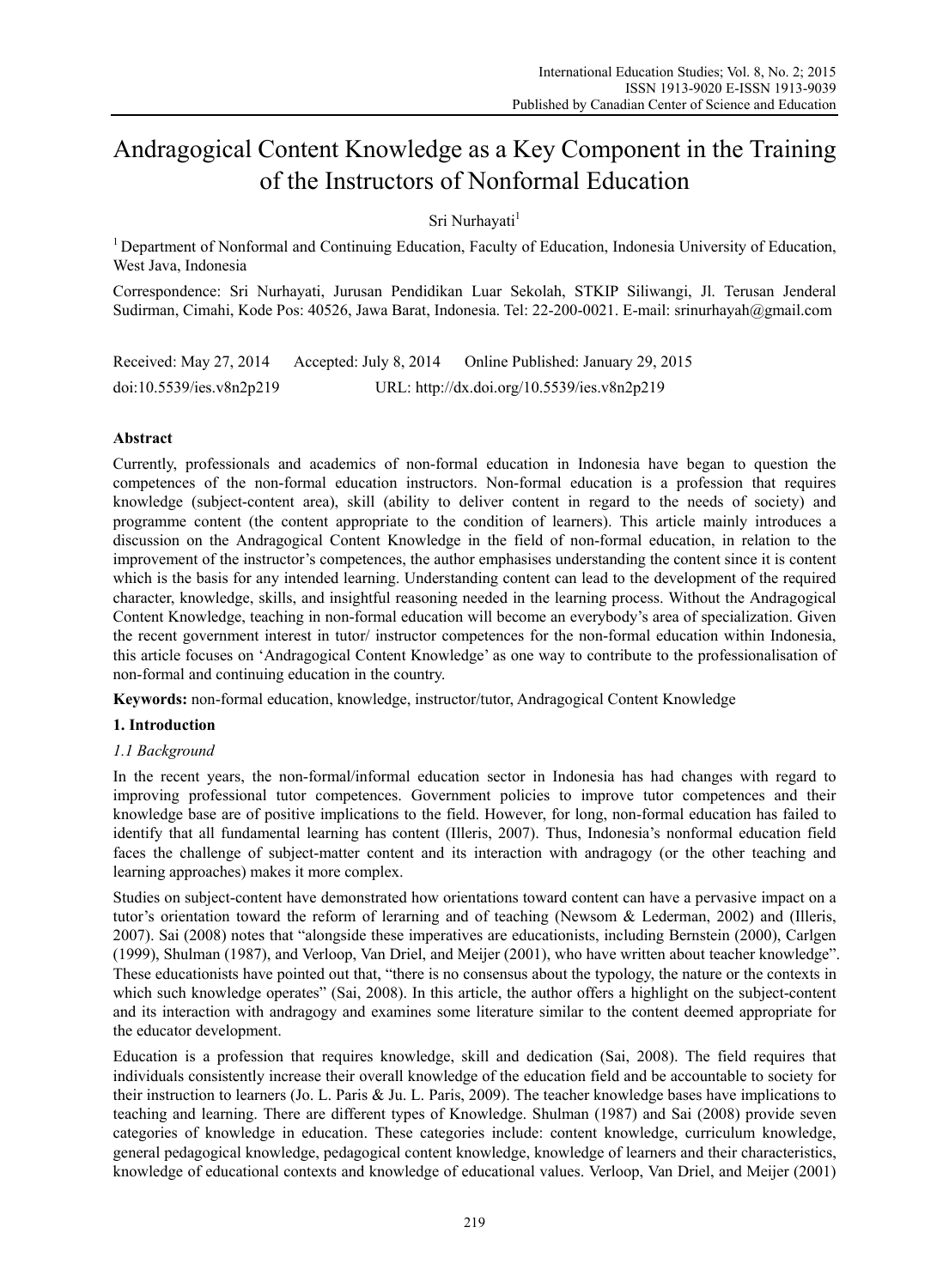as quoted by Sai (2008) referred to teacher knowledge base as 'all profession-related insights that are potentially relevant to the teacher's activities'.

Carlgen (1999) and Sai (2008) suggest that, 'to understand teacher's professional knowledge, focus should be put on the nature of the teacher's work outside the classroom teaching climate. Teacher's work is categorised into three elements namely: pre-active, interactive and post-active. According to Sai, 'Pre-active work includes planning of lessons while post-active activities include assessment of the learner's work. While Ghazi et al (www.col.org/pcf6/fp/zPK1102.doc) propose that desirable instructor qualities should include: good knowledge of the subject matter, teaching expertise, some knowledge of distance education systems, warmth, enthusiasm and empathy, acquaintance with distance learning techniques, good knowledge of evaluation techniques, a constant source of inspiration, up-to-date knowledge of all the learning materials available, an ability to imagine what the students need, awareness of the students, difficulties, a skill in communication, an interest in the students & their study progress, an ability to explain fault, and readiness at providing help. These Ghazi etal, qualities reveal that, andragogical content knowledeg is very fundamental and much needed in the present world. It is only through this approach, that the field of nonformal education can be able to meet the increasing community needs.

### **2. Literature Review**

Today, the world is confronted by growing complexity of technology, making most of the people to seek retraining to upgrade their skills or prepare for entirely new careers while on the other hand, groups and individuals are pressing for new options in society, all are looking forward to education as the key sector to greater opportunity and fulfillment (Patrick, 1981). This has led to the widening of the scope of non-formal education in both the developed and developing countries (Indonesia Inclusive). There are signs that non-formal education has gained new momentum (Rogers, 2004) and (Hoppers, 2006). In many countries of the south, new programmes have been or are being launched with a view to reaching previously disadvantaged or excluded groups using non-formal approaches (Hoppers, 2006). This means, there are several forces in the developing of non-formal education programmes. Kamil, in his unpublished work reveals that the stimulus for non-formal education programmes will be determined by the development of knowledge, information & communication technology, the development of community values or culture, social problems, economic and of course development of education. The key role of non-formal education in the future will be determined by the ability of the managers, practitioners, instructors and scholars/academicians of non-formal education. Since this paper is about the andragogical knowledge base and instructor competence development in non-formal education, the following concepts and theories are presented:

#### *2.1 Non-Formal Education*

According to Coombs and Ahmed (1978) non-formal education, though not a recent phenomenon, has received little attention. Yet, the demand for the trained personnel in non-formal education as an alternative of formal education is being increased throughout the world (Ghazali and associates:www.col.org). In the rural setting, for example, there are diverse and numerous educational needs, which according to Coombs and Ahmed (1978) are grouped into four:

1) General or basic education- comprising of literacy, numeracy, and an elementary understanding of science and one's environment.

2) Family improvement education- designed primarily to impart knowledge, skills and attitude, useful in improving quality of the family life, on issues of health  $\&$  nutrition, homemaking  $\&$  childcare, home repairs  $\&$ improvement and family planning among others.

3) Community improvement education- which aims at strengthening local & national institutions and processes through instruction in such matters as local & national government, cooperatives, community projects and the like.

4) Occupational education- it is designed to develop particular knowledge and skills associated with various economic activities and useful in making a living.

This implies that non-formal education is not only a supplement of the previous formal education of a small fraction of citizens (Combs, 1968; Hoppers, 2006) but is a more broader sub-system from the main education system which should be given priority in terms of knowledge content and professional development. The personnel of non-formal education should take the responsibility of the content which fits the learners. This is why, the author ventures into a long neglected topic in non-formal education. The reason being, there is need to establish how an instructor can master the approach and content within a short period in order to serve the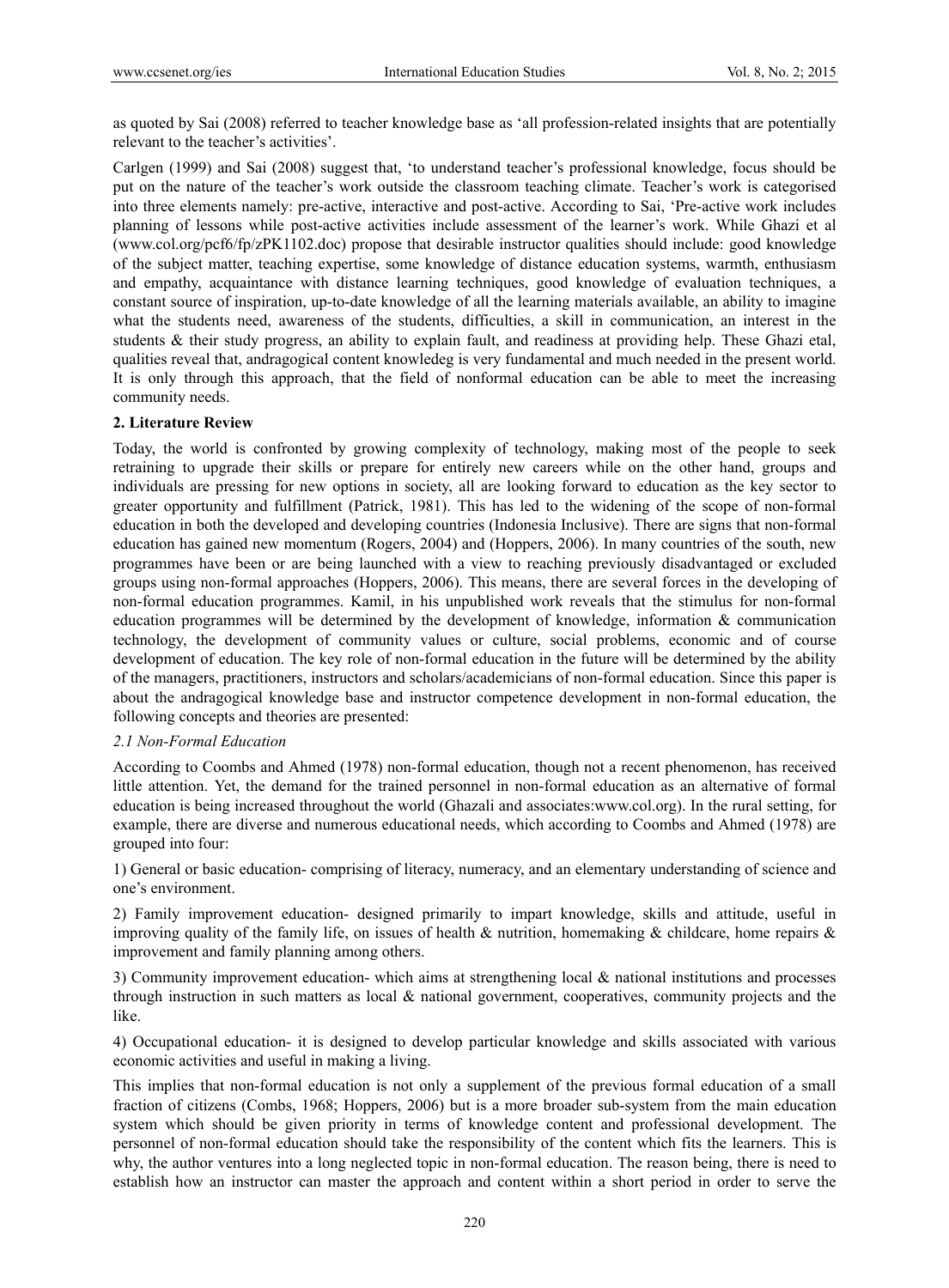non-formal education clientele. Because despite the increased efforts invested in formal education in the developing world, where the majority of people live in rural areas, only a meagre fraction of boys and especially girls are getting a full and effective education.

Wamaungo (2011) in his unpublished report, quoted from the non-formal and informal education perspective, notes that learning can take place almost everywhere in our communities because people are generally more aware of the importance and power of education as a tool for life improvement. This is the kind of learning which was adopted by UNESCO in the 1970s, to work as a guiding principle for reforming education at all levels and in all countries (Knapper & Cropley, 1985). In other words, it is learning which is continuous. Through continuing education, a community can organize appropriate learning activities through formal schooling, non-formal and informal learning environments (Wamaungo, 2011). According to UNESCO (2008) and Wamaungo (2011) schools, colleges and universities cater for only a handful of children, youths and adults. Many others do not have the opportunity to aquire full education. Lifelong learning is a way to compensating for a lack of full formal schooling, giving opportunities for those who cannot continue their formal education. In such a situation, education can occur throughout a person's life through formal, non-formal and informal experiences as shown below:



Figure 1. From formal education to informal learning: a whole education scope

Source: Wamaungo (2011) who also quotes from the Youth Forum Jeunesse.

Based on the figure above, it can be observed that education as a system is made up of three sub-sectors, namely: the formal, non-formal and informal sectors of education. According to Kamil (2007) and Wamaungo (2011), the three sectors are complementary to one another in two ways, namely: 1) In the first place, during the progression of any person's life, he or she draws on all the three sub-sectors as required for completing individual learning tasks. The three sub-sectors are integrated horizontally into an individual's personal development programme and so each contributes to continuing education. 2) Second, each type of continuing education helps and supports the other. Ideally, the system works as one body, networking to avoid high costs, redundancy, overlapping, inappropriate and/or ineffective programmes & activities.

These three sub-systems require a competent educator to be able to motivate, stimulate the learners, develop the learning materials, provide a conducive learning environment and also be able to evaluate and assess learning (Abdulhak, 2000). To size up the educational requirments of the learners in any learning setting, the educator must first have clear and realistic conception of the minimum essential learning needs (Coombs, 1973). The educator (in this case the instructor) must be able to establish a good working climate for learning in which individuals feel free to express their views openly (Phillips & Soltis, 1998), have knowledge in order to facilitate by engaging students, understands the method or approach (in this case the Andragogy Learning Approach). This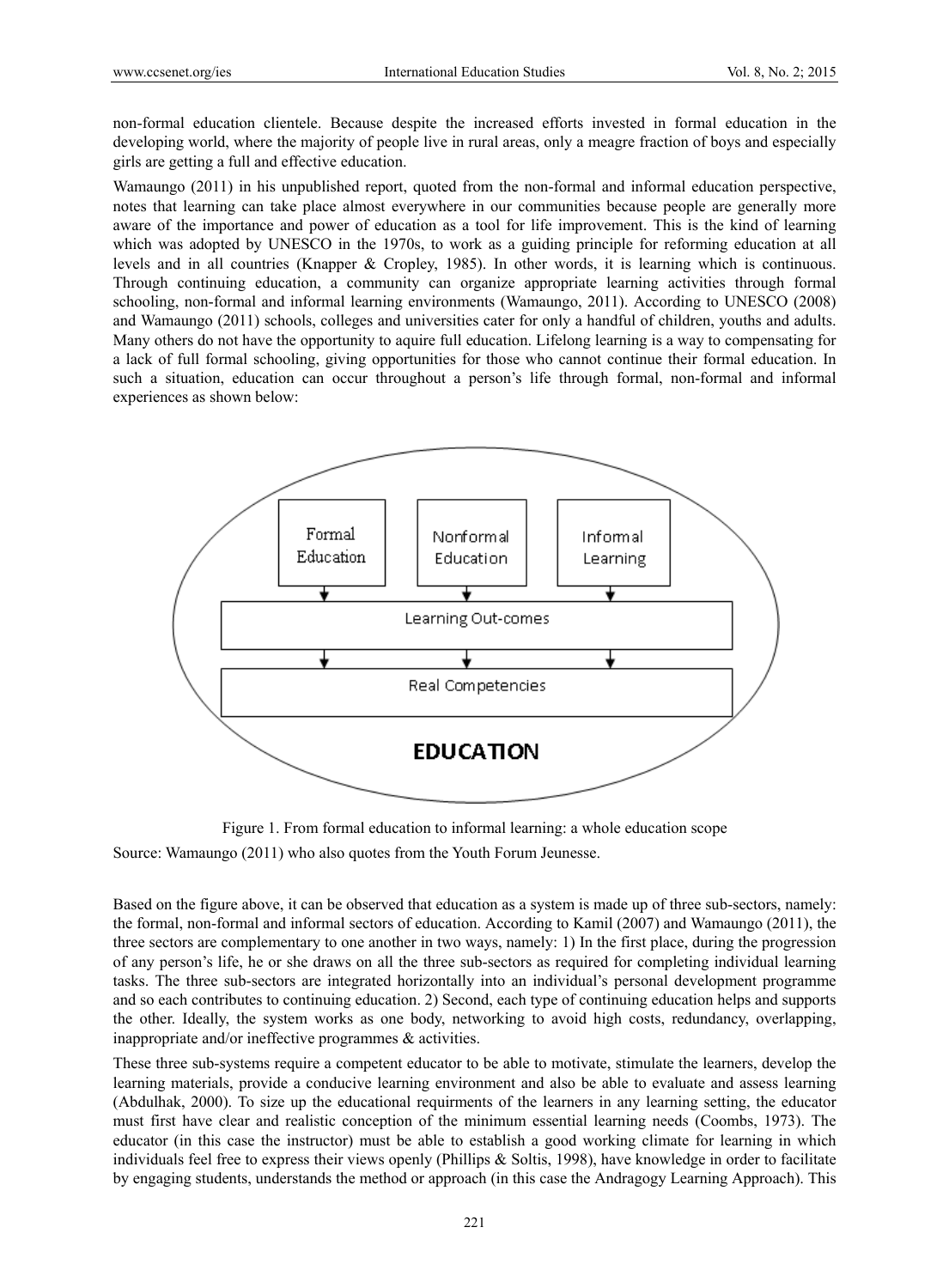means, for the instructor of non-formal education to get things done smoothly, should be well versed with the content as well as the Andragogical Learning Approach.

### *2.2 Knowledge*

According to Marquardt and Reynolds (1994) the world of today has moved away from the age of producing to an age of thinking organizations, from manufacturing to mento-facturing, where results come more from the mind (mento) than from the hands. Twenty years back, they predicted that the future would be dominated by "know-how" organizations (ones that require knowledge). Toffler (1970) predicted that the illiterate of the present time and of the future, will be that person who has not learnt how to learn, how to unlearn and how to relearn. Knowledge acquisition is determined by learning. Studies show that most learning theories focus on knowledge aquisition and insight, also known as cognitive learning, as the way of acquiring of information and knowledge through various kinds of cognitive activities (Marquardt & Reynold, 1994). However, psychologists further note that gaining knowledge and insightful learning can take place, but only if educators take teaching seriously. Smith (1982) points out that a serious educator is one who will consider the following elements during the planning of an education programme:



As obtained from Smith, one notes that the above illustration shows that the process through which learning takes place is influenced by other factors. These factors can only be considered by embracing a holistic approach to learning. Smiths proves that the above illustration, can be affected by other factors. This implies that an instructor in the non-formal and informal education sector should possess knowledge in this area of specialisation as well as understand the neccessary instruction techniques.

Research shows that with the increasing specialisation within many disciplines, there appears to be a growing recognition on the part of many academics (Knapper & Cropley, 1985) including those from the non-formal education sector, the need to integrate and mantain subject-content as well as understand the approaches (moreso the Andragogical Approach to Learning). Instructors are expected to adopt broadened perspectives regarding the nature of education and how learning occurs (Gambrell et al., 1999). For instance, in the 1970s, education researchers moved from performing laboratory controlled experiments, where one aspect of learning was studied indepedent of context, to neutralistic classroom settings where contextual variables such as effective environment, authenticity of tasks, social interaction, parental involvement, or types of materials could be evaluated (Gambrell et al, 1999). Gambrell et al further point out that "simply being able to decode and answer low-level literal questions about a piece of text is no longer sufficient".

### *2.3 Instruction (Instructor)*

In the Andragogical Content led approach to learning, the instructors are encouraged to understand and adapt the teaching to the content taught, the experiences of the learner and the purposes for education held by society, local communities and families (Darling-Hammond et al., 2006). A number of factors can be responsible for how quickly and effectively individual instructors learn, many of these factors are under the control of the teacher (Avis, Fisher, & Thompson, 2010; Umar, 2013). In non-formal education, the educator arranges the condition to facilitate, rather than transmitting knowledge and skills (Darkenwald & Merriam, 1982). Newsome and Lederman (2002) point out that, working from John Dewey's ideas about the differences in the scholarly knowledge of a discipline and the knowledge needed for teaching  $\&$  learning of that discipline, the nature  $\&$ structure of different content areas may require the use of equally different instructional approaches (Slhulman, 1987; Newsome & Lederman, 2002).

According to Darling-Hammond et al. (2006) One that closely tracks with the programme is a framework that organises the three general areas of knowledge, skills and dispositions; they are:

First, knowledge of learners and how they learn and develop within social contexts,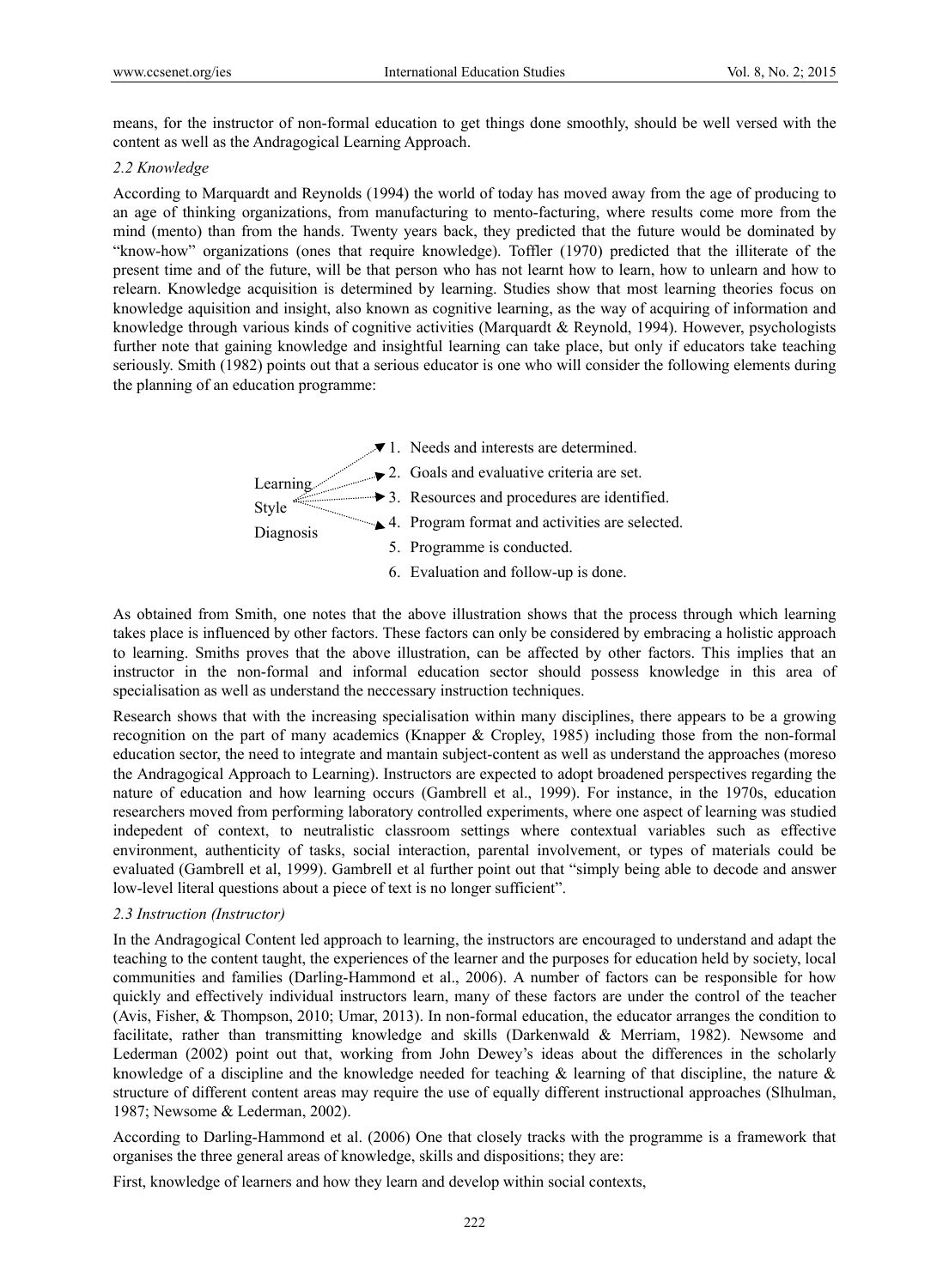Second, conceptions of curriculum content and goals – understanding of the subject matter and skills to be taught of the social purposes of education, and

Last, understanding of teaching (instruction) in light of the content and learners to be taught, as informed by assessment and supported by productive learning environment.

Based on the three spheres pointed out above, knowledge, subject content and understanding learners and instruction is framed into two fundamental conditions for practice: teaching is a profession, meaning instructors must be ready to make decisions, in the best interest of the learners using their best available knowledge, and second, education must serve the national purpose (Darling-Hammond et al., 2006). Newsome and Lederman (2002) say that to make sense of the teaching process and to understand the influence of teachers' knowledge on instruction, it is necessary to reduce the conceptual and contextual complexity of teaching: "scholars must necessarily narrow their scope, focus their view, and formulate a question far less complex than the form in which the world presents itself in practice" (Shulman, 1986, p. 6; Newsome & Lederman, 2002). In non-formal education, an instructor can understand the process of learning, if subject content and the Andragogy Approach are well employed.

### *2.4 Andragogy Content Knowledge*

Darlin-Hammond et al. (2006) say that, knowledge needed for instruction is a judgement about what educators must be prepared to do. Hence, they therefore, emphasize that all competent educators must ensure successful learning for the learners who learn in different ways and may encounter a variety of difficulties. In other words, they must be able to diagnose and be planners who know a great deal about the learning process and have a repertoire of tools at their disposal (Hammand et al., 2006).

In relation to the above, it is therefore, clear that "Andragogical Content Knowledge" is more than just acquiring knowledge and information. It is about content and skills which can be applicable in a variety of situations, and acquiring certain types of knowledge and skills are probably essential foundations for the educators. Before an instructor can equip the learners with the neccessary abilities, and motivation to tackle real-life problems (Knapper & Cropley, 1985) must have acquired certain competences. Indonesia's Education Act of 2005 mentions four teacher competences, which are: pedagogical competence, personal competence, social competence and professional competence (Umar, 2013).

However, for non-formal education, the competences expected are those that suit all the learners. Avis, Fisher, and Thompson (2010) propose six areas or domains, which may be interpreted as competences in the non-formal education sector: professional values & practice, learning & teaching, specialist learning & teaching, planning for learning, assessment for learning and access  $\&$  progression. They further divide each of the domain into three sets of statements, relating to: professional values, professional knowledge & understanding and professional practice. The table 1 below illustrates the statements of professional values (for planning of learning):

Table 1. The statements of professional values

| Teaching Standards. Professional Values for Domain of Planning for Learning. |                                                                                              |  |
|------------------------------------------------------------------------------|----------------------------------------------------------------------------------------------|--|
|                                                                              | Non-formal education instructors:                                                            |  |
|                                                                              | Legrners, their progress and development their learning goals and sepirations and the evper- |  |

Learners, their progress and development, their learning goals and aspirations and the experience they bring to their learning.

Learning, its potential to benefit people emotionally, intellectually, socially & economically, and its contribution to community sustainability.

Equality, diversity and inclusion in relation to learners, the workforce, and the community.

Reflection and evaluation of their own practice and their continuing professional development as instructors.

Collaboration with other individuals, groups and/or organizations with a legitimate interest in the progress and development of learners.

They are committed to:

Planning to promote equality, support diversity and meet the aims  $\&$  learning needs of the learners. Learner participation in the planning of learning.

Evaluation of own effectiveness in planning of learning.

Source: Adapted from Avis, Fisher and Thompson (2010), who also extracted from LLUK (2007a, p. 10).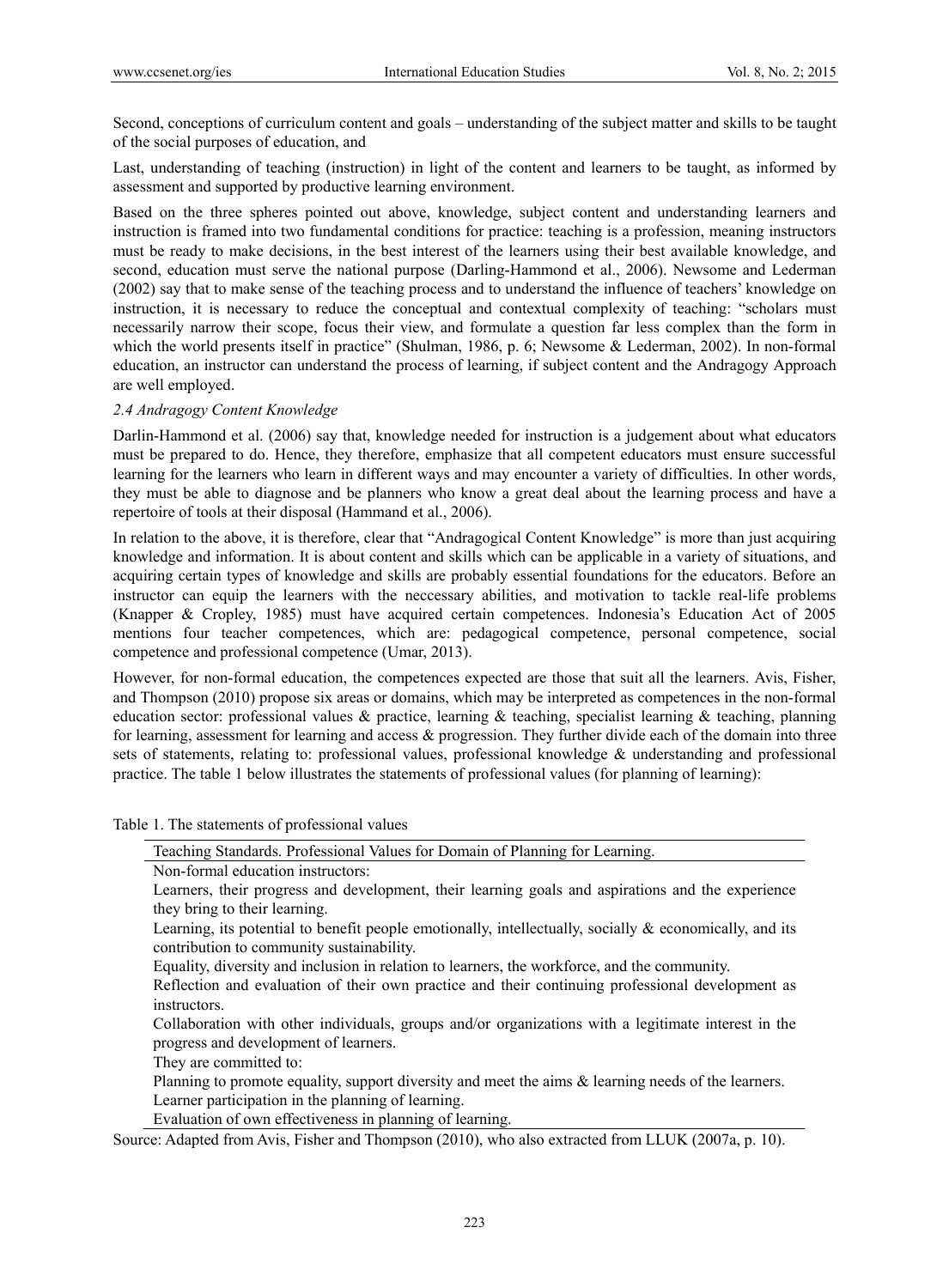This table shows that in a non-formal setting, although the planned learning must have a design to follow (standards), it is fundamental for the instructor to recognise the contested nature of these standards and the problematic status of some elements (Avis, Fisher, & Thompson, 2010). This is what defferentiates a qualified instructor from an amateur. The above standard can help to design better instruction standards in non-formal education learning environment. According to Avis and colleagues, such reforms can create a framework of teaching qualifications based on the standards and related to what can be seen as key teaching roles. Though Avis and Associates, write about lifelong learning from the formal school perspective, the concept has in common an approach that comprises of the Andragogical Content and framework. For instance, the table 2 below adapted from Avis, Fisher and Thompson (2010) illustrates this, it is about professional knowledge and practice (for planning for learning):

Table 2. Professional knowledge and practice

| <b>PROFESSIONAL</b><br>KNOWLEDGE AND UNDERSTANDING                                                                                     | ANDRAGOGICAL PROFESSIONAL PRACTICE                                                                                                                                      |
|----------------------------------------------------------------------------------------------------------------------------------------|-------------------------------------------------------------------------------------------------------------------------------------------------------------------------|
| non-formal<br>informal<br>in<br>and<br><b>Instructors</b><br>education sector know and understand:                                     | Instructors in the non-formal education sector:                                                                                                                         |
| How to plann appropriate, effective, coherent and<br>inclusive learning programmes that promote<br>equality and engage with diversity. | Plan coherent and inclusive learning programmes<br>that meet learners' needs and programme<br>requirements, promote equality and engage with<br>diversity effectively.  |
| How to plan an instruction and learning session.                                                                                       | Plan learning sessions which meet the aims and<br>needs of individual learners and groups, using a<br>variety of resources, including new and emerging<br>technologies. |
| Strategies for flexibility in planning and delivery.                                                                                   | Prepare flexible session plans to adjust to the<br>individual needs of the learners.                                                                                    |
| 2.1 The importance of including learners in the<br>planning process.                                                                   | 2.1 Plan for opportunities for learner feedback to<br>inform planning and practice.                                                                                     |
| 2.2 Ways to negotiate appropriate individual goals<br>with learners.                                                                   | 2.2 Negotiate and record appropriate learning<br>goals and strategies with learners.                                                                                    |
| 3.1 Ways to evaluate own role and performance in<br>planning learning.                                                                 | 3.1 Evaluate the success of planned learning<br>activities.                                                                                                             |
| 3.2 Ways to evaluate own role of a team in<br>planning learning.                                                                       | 3.2 Evaluate the effectiveness of own contribution<br>to planning as a member of a team.                                                                                |

Source: Adapted from Avis, Fisher and Thompson (2010), it has been modified to suit the purpose of the paper.

Table 2 is about professional knowledge and professional practices. It shows that Andragogical Content Knowledge is the integration between the mode of delivery and the content to be delivered. Studies have revealed that, within the context of an integrated program, pre-service educators can make a great deal of progress, prior to teaching and learning process, in terms of developing and integrating the domains of instructor knowledge (Krajcik et al., 1997; Starr, 1996; Zembal, 1996; Newsome & Lederman, 2002). In regard to Table 2, an instructor should develop professional knowledge and has to understand the content, besides, must put it in practice. Andragogical Content Knowledge (content versus andragogy) is to offer opportunity to the insturctors of the non-formal and informal education service sector to apply Andragogical Knowledge to particular learning content or materials.

### **3. Research Methodology**

### *3.1 Research Design*

Since this study aimed at establishing an Andragogical Content Knowledge conceptual model for Instructors in the non-formal education sector, it was empirical, as well as theoretical. Six steps were involved for the study. In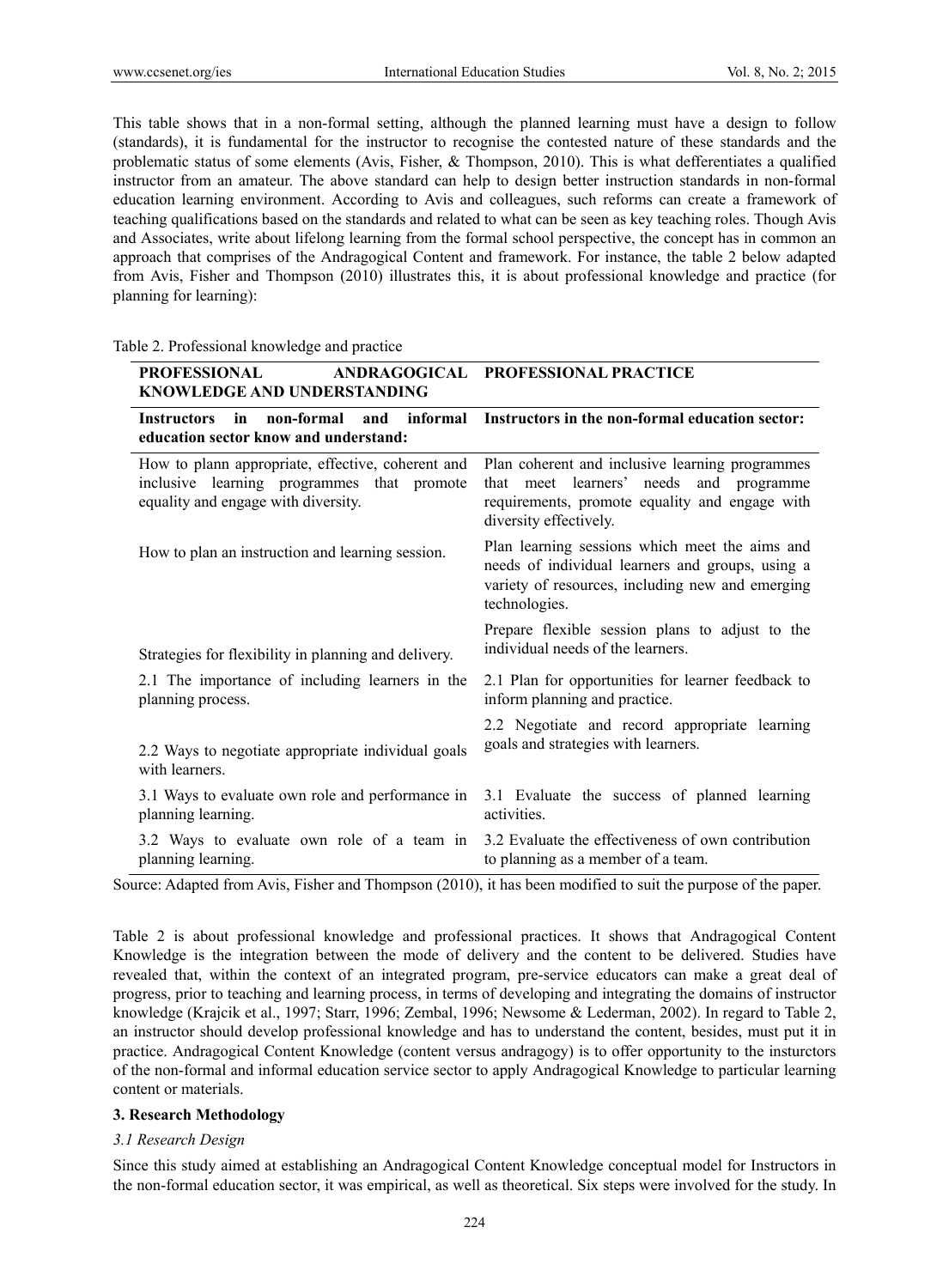the first place, an initial assessment and analytical framework was conducted and several questions were selected. The procedure of analytical induction is employed when some specific problem, question, or issue becomes the focus of research. Data is collected and analyzed to develop a descriptive model that encompasses all cases of the phenomena. It has been used extensively in open-ended interviewing, but it can be used with participant observation and document analysis as well (Bogdan & Biklen, 1982).

To establish an appropriate and effective model, the study-established information was reassessed and redefined on a continuous basis for a smooth study. Second, a multiple cases study was undertaken among the training instructions facilitated by Jayagiri Lembang, in Indonesia, and those condcucted by the Department of Non-formal Education of Cimahi District. A multiple approach is at times called a collective case study (Creswell, 2008; Stake, 1995). The method helped the researcher to examine the trainings conducted by the Center for the Development of Non-formal, informal and early childhood education in Jayagiri Lembang and that organised by the District Department of Non-formal and Informal Education of Cimahi District.

Third, consultations were held with the knowledgeable professionals of non-formal education in the West Java Province, especially those from the Indonesia University of Education and of course from STKIP Siliwangi. Besides, the author engaged students, moreso the doctor degree students of Non-Formal Education at Indonesia University Postgraduate School.

Fourth, the author also examined professional articles and documents of experts and professionals from Indonesia. The information obtained was then organised and arranged to make meaning out of it. By the time, the author wrote this article, the research had not been finished, however, the remaining two steps will be involved in the final report. However, a conclusion and recommendations have been generated from the existing content.

## *3.2 Participants of the Study*

The first step in the process of collecting qualitative data is to identify the people and places you plan to study. This involves determining whether a researcher will study individuals or entire organizations (e.g. schools, institutions) or some combination. If a researcher selects either individuals or organizations, he or she needs to decide what type of people or organizations he or she will actually study and how many he or she will need for his or her research. These decisions require that a researcher to decide on a unit of analysis, the group and individuals he or she will study, the procedure for selecting these individuals, and assessing the numbers of people needed for his or her data analysis (Creswell, 2008; Wamaungo, 2014).

Fifteen instructors were involved in this study and were taken from the two sites for the training. They were taken from the trainings conducted at the Centre for Non-formal, Informal and Early Childhood Education Development region one, and from the district trainings of the tutors across Cimahi PKBMs. The participants were divided into groups. The participants of the study were instructors chosen from the training programmes, professionals of non-formal education and practitioners in the field. The aspects of gender were taken into consideration.

During interviews, narrations were used to clarify personal experiences and contributions in the running of the training by the training facilitators, then activities and the relevantt particles of the narrations were strictly sorted out to establish meaning. Based on the scope of the target groups, and with appropriate selected techniques, the author believes that the result has been manageable.

### **4. Findings and Discussion**

This research focused on establishing the way non-formal education instructor training was conducted. The study was designed to provide the non-formal education institutions in Indonesia with information and a guide on how to develop professional instructors for the sector based on the Andragogical Content Knowledge Model. Information was gained through deep interviews, observation and several documents were examined – many of them unpublished since there is no publication on Andragogical Content Knowledge from the Indonesian perspetcive. The findings revealed that:

### *4.1 Steps of the Non-Formal Education Instructor Training Programme*

The study revealed that competence-based training for instructors of non-formal education was conducted through appropriate steps. These steps included preparation phase which entailed training process design, implementation phase – which is the foundational phase in the implementation of the subject content and the Andragogical Learning Approach to training. At the implementation phase, steps of implementation are designed such that the training goes on effectively. Some instructors agreed that, "the requirements for the training are resouces mobilisation and determining of the criteria, which include content, approach to learn and the setting of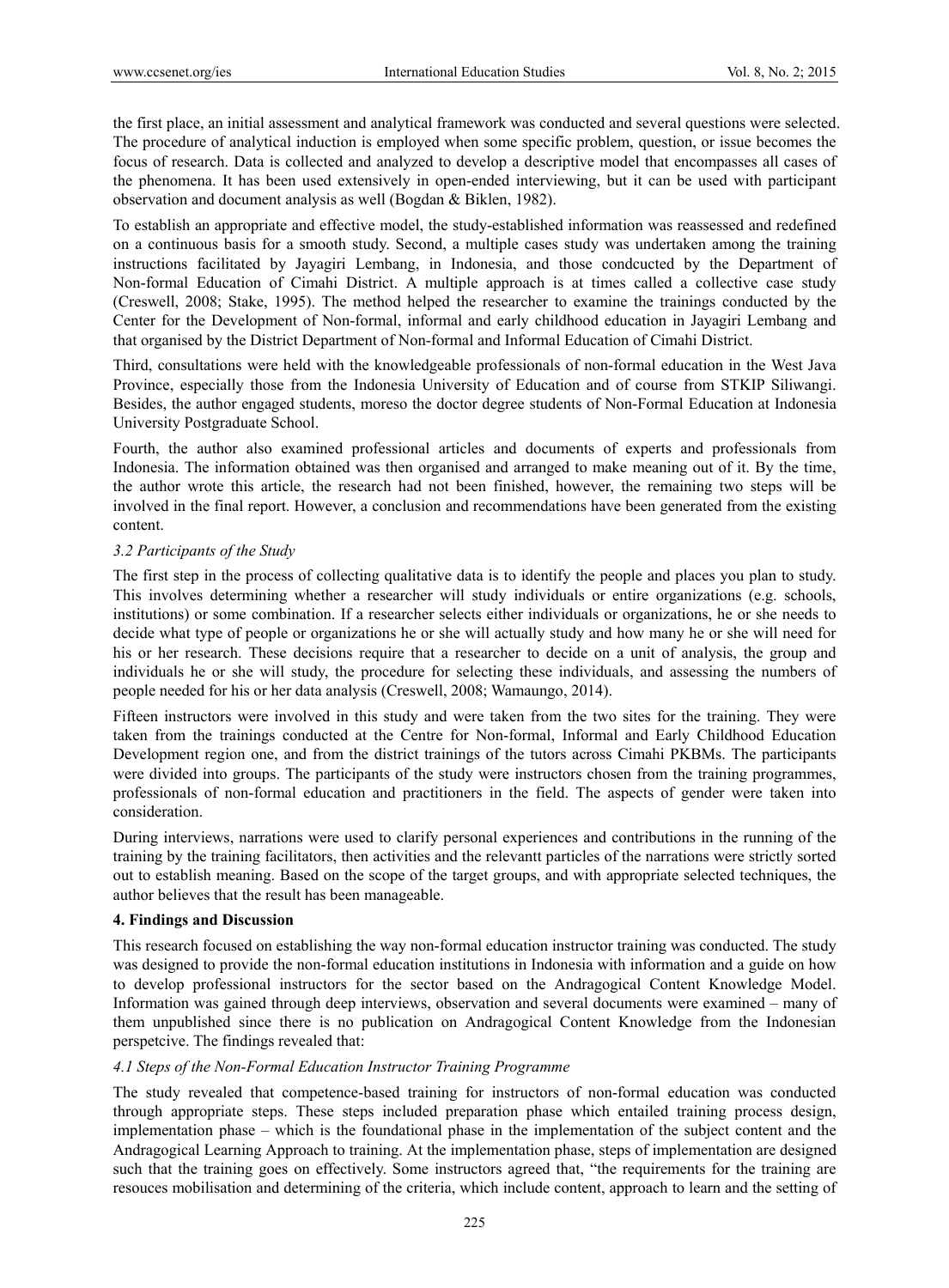the environment. Based on this, it was then established that one of the major components for the Andragogical Content Knowledge trainings is preparation phase because in this phase, there is selection, assessment of the participants (trainers, facilitators and the would be trainees), and also the funds are known, plus the time for the programme. The preparation phase is illustrated as in Figure 2 below:



Figure 2. Prepapration phase in andragogy content knowledge setting

Currently, if any organisation is to get involved in any training programme, it should be in position to address the most immediate needs of the company, in education moreso non-formal education. The trainings offered should be relevant to the condition of the learners, so in the training there was identification and evaluation of the training needs to establish the most appropriate needs of the participants, who in turn could be in position to help their learners wherever, they come from.

Second, is the requirement crosschecking and administrative phase: During this phase, the administrative and technical issues are handled in preparation for the training: training guide, letter processing, inviations and registeration of the participants, designing of the training format and also appointing the resource personnel during the training. Some people may think that the administrative phase is a wastage of time, yet it is through management. It was discovered that good management is key to the development of instructor skills and also good learning management behaviour. The Figure 3 below illustrates the management aspect in competence development of the instructors: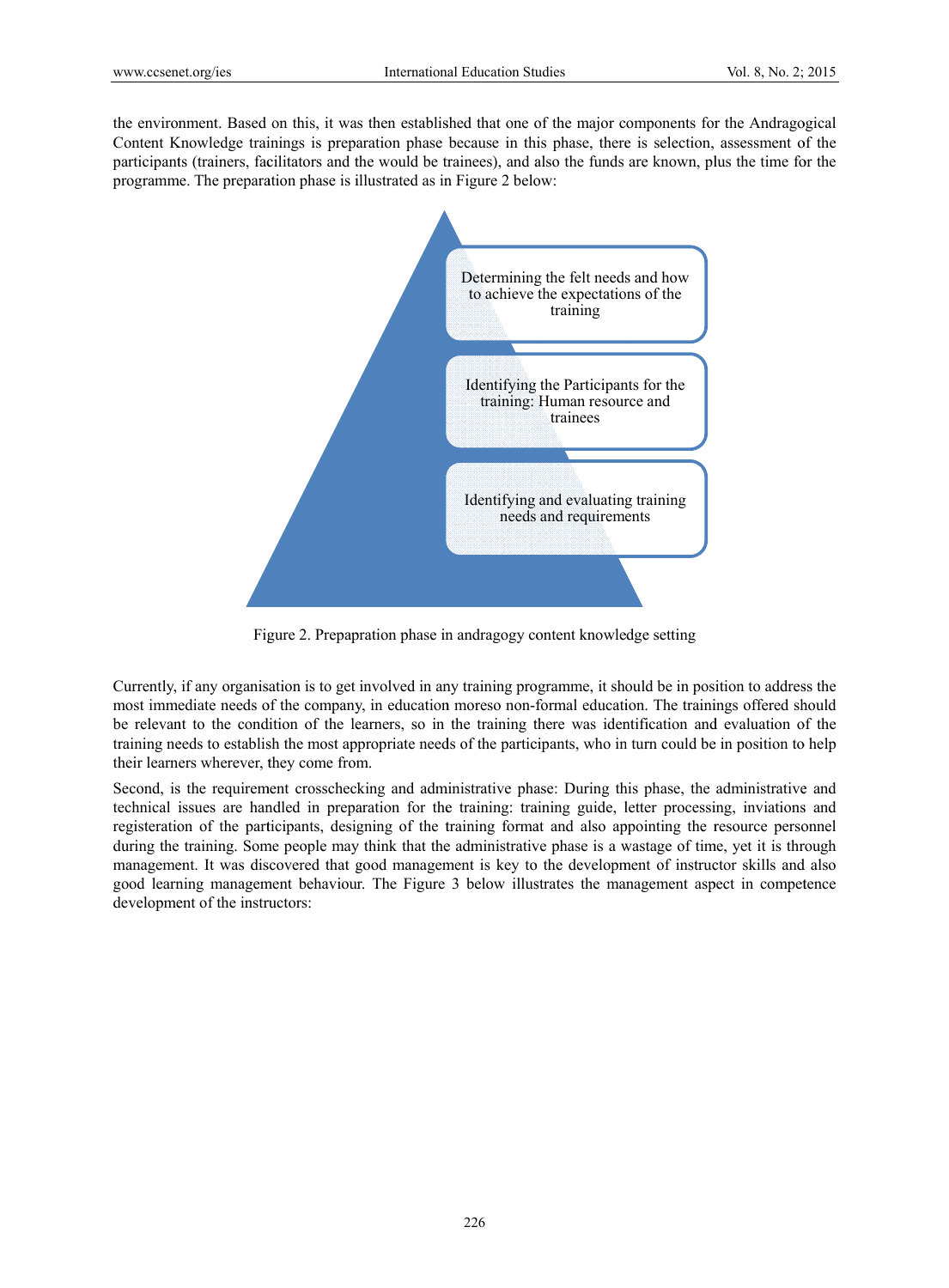

Figure 3. The management aspect in competence development of instructors

Management in training programme is about programme planning, direction and coordination (it can be summarised into implementation requirements, resource control and networking). The training itself also requires leadership and how to facilitate the learning. Besides, each trainer is a director of the training. This means, the trainings should be focused, identify objectives and implement results.

Lastly, the implementation phase, it comprised of learning professionals, learning process, assessment & evaluation criteria and outcome. This was about the overall implementation process. During the implementation period, opportunity was given to the trainees, such that they thought of becoming self-regulated during service delivery (leading to outcome). At this level, Andragogical Content Knowledge training was explained, to help simplify the process of training implementation. It was based on the fact that for all this long in Indonesia, most trainings for non-formal, informal and early childhood trainings were lacking on the side of subject matter content (cognitive aspect), this made collaboration between understanding of the content and the instructor approaches to teaching and learning complicated. They, therefore, coined a word "Andragogical Content Knowledge" meaning "establishing content, understanding it, and delivering it appropriately to a given group of people".

The phase therefore entailed; content identification, content presentation, mode of delivery and an illustration of expected outcomes. Newsome and Lederman (2002) also extracted from (Krajcik et al., 1997; Starr, 1996; Zembal, 1996) pointed out that, "within the context of an integrated programme, pre-service educators can make a great deal of progress, prior to teaching and learning process, in terms of developing and integrating the domains of instructor knowledge about professional knowledge and professional practices. It shows that Andragogical Content Knowledge is the integration between the mode of delivery and the content to be delivered. It, therefore, implies that an instructor should develop professional knowledge and has to understand the content, besides, must put it in practice.

### *4.2 Knowledge Content Divisions*

Knowledge content divisions is one of the challenges faced by the non-formal experts since it is known that non-formal instructors are professionals in the instruction methods and approaches but are limited on the part of content. However, in this study, it was established that content is given priority, the instructors are expected to understand what they facilitate in order to make appropriate decisions. It was, therefore, established that content classification is improtant, they categorised it into subject matter content, Andragogical Content, and programme content, differentiating it from the pedagogy one. This was categorised as the domain of non-formal and informal education "educator-required knowledge". Making it different from the "Teacher Knowledge", which has the basis in pedagogy which is the "art of teaching children", while the "Educator-Required Knowledge" has its origin Malcolm's andragogy which is the "art of helping adults learn", but in this case, it is a major domain to differentiate formal schooling teaching from the non-formal and informal education approaches to the instruction process.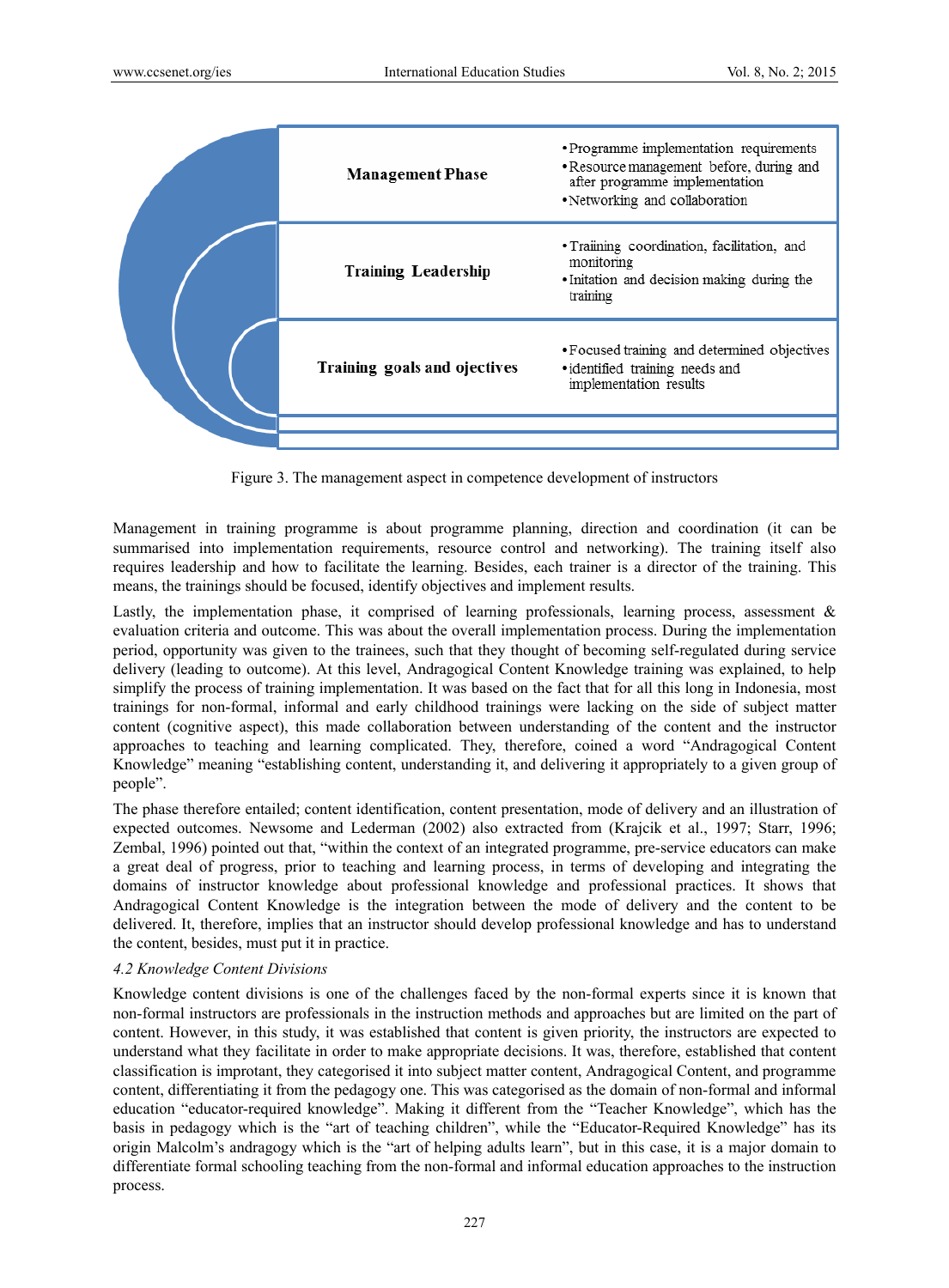### *4.3 Designing an Andragogical Based Training*

The training started with planning which entailed needs identification, preparing for the training, implementation phase, and a comprehensive assessment & evaluation (formative, summative and self-assessment & evaluation by the instructors), and also testing method. Andragogical Content Knowledge (content versus andragogy) is to offer opportunity to the insturctors of the non-formal and informal education service sector to apply Andragogical Knowledge to particular learning content or materials.

The findings revealed the trainings were successful, many of the participants attained the neccessary skills which helped to change their way of performance while at work. The results were revealed based on the comments and the way these participants were finding work easier than before at their places of work. Most of the instructors improved in the way they conduct teaching while in a learning environment, they were able to reflect on their actions, frame learning problems and propose & enact effective solutions. According to Darling-Hammond et al (2006) if learning to think like a teacher is central to teacher knowledge, so is being able to act effectively on the teaching and learning insights.

An integration content and andragogy is a special case which aims at providing instructors with a specific content knowledge whereas helping instructors identify the most important approach to professional service delivery. It is this way that non-formal and informal education can be proud of professionalim, differentiating the graduates from the other professionals. In point 2.4, it is stated that "Andragogical Content Knowledge" is more than just acquiring knowledge and information. It is about content and skills which can be applicable in a variety of situations and acquiring certain types of knowledge  $\&$  skills are probably essential foundations for the educators. Before an instructor can equip the learners with the neccessary abilities and motivation to tackle real-life problems (Knapper & Cropley, 1985) must have acquired certain competences. This is what defferentiates a qualified instructor from an amateur. According to Avis and colleagues, a prevailing model can reform teaching qualifications based on the standards and related to what can be seen as key teaching roles. In the case of this study, the Andragogical Content Knowledge is the integration between the mode of delivery and the content to be delivered. Just like Thompson (2010), proposes six areas or domains, which may be interpreted as competences in the non-formal education sector: professional values & practice, learning & teaching, specialist learning  $\&$  teaching, planning for learning, assessment for learning and access  $\&$  progression. In this research, the author came up with three domains, the Figure 4 below is an illustration of Andragogical Content Knowledge Model:



Figure 4. Andragogical Content Knowledge model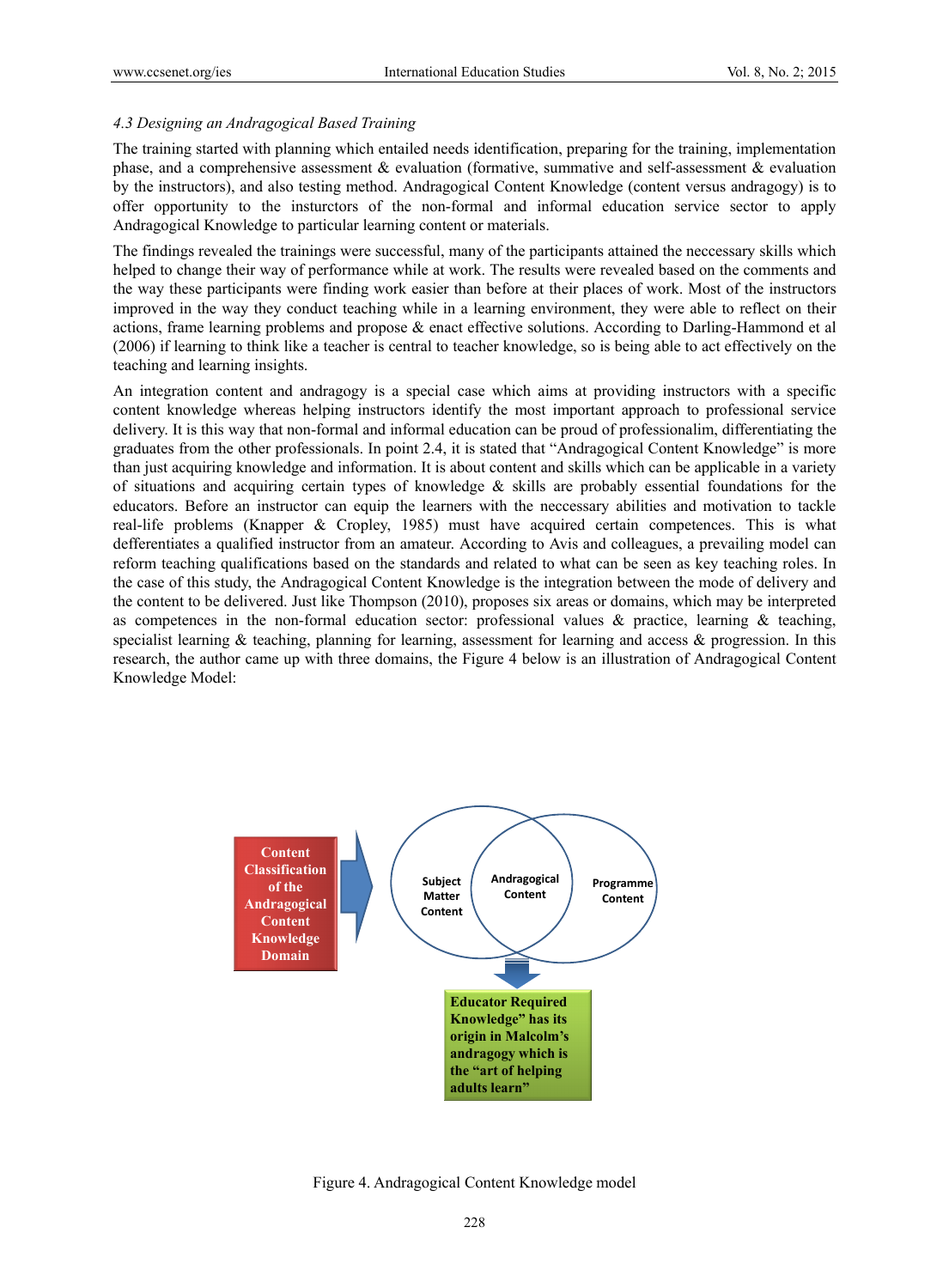To become a better professional, non-formal education has to come up with new creations. In this research, the creation is about content delivered and mode of delivery and who delivers the given content and how (?). The Model is named as the New Andragogical Content Knowledge since this area is still limited in discussion, though there are few writings which have come-up. The author categorises the domains into three: the subject matter content, the andragogical content and programme content. This is developed based on the training but it is in relation to the andragogy approach coined by Malcolm knowles but with modifications to fit the current development.

#### **5. Conclusion**

Just like the author anticipated in the abstract to the article, currently, professionals and academics of non-formal education in Indonesia have for a long time questioned the competences and professionalism of the non-formal education graduates. Non-formal education is a profession that has missed out on the area of the specific knowledge (subject-content area), skill (ability/competences) and curriculum (specified design or programme). This article mainly introduces a discussion on the Andragogical Content Knowledge in the field of non-formal education. In relation to the improvement of the instructor's competences, the author emphasises understanding the content, since it is content which is the basis for any learning. Understanding content can lead to the development of the required character, knowledge, skills, and insightful reasoning needed in the learning process. It is, therefore, on this background, that a study has been conducted, clarifying on the specifics of the Andragogical Content Knowledge as a new area for the professionals and well-wishers for the field. It is still lacking and needs a lot, if it is to match other fields.

### **Acknowledgements**

It has been indeed tiring to venture into a new area which is still limited in conceptualisation and research. However, it has also been a new experience to me, I hope that it will be a self motivator to keep growing and exploring more in the redefinition of the concept of Andragogical Content Knowledge. I wish to thank Madam Novi Widiasituti, she has been very supportive and of help in refining the concept. I also thank Professor Mustofa Kamil, and Professor Engking S. Hassan for introducing me to such a wonderful and virgin area of study in non-formal education. I only pray that God Blesses you all! I hope that this writing is of use and can contribute to new knowledge.

#### **References**

Cahyana, A. (2010). *Education Development in Indonesia*. Jakarta: Widya Aksara Press.

- Carlgen, I. (1999). Professionalism and Teachers as Designers. *Journal of Curriculum Studies, 31*(1), 43-56. http://dx.doi.org/10.1080/002202799183287
- Combs, P. H., & Ahmed, M. (1971). *Attacking Rural Poverty: How the Non-formal Education Can Help*. Baltimore: John Hopkins University Press.
- Darling-Hammond et al. (2006). *Powerful Teacher Education: Lessons from Examplary Programs*. United States of America: Jossey-Bass, Wiley Imprint.
- Ghazi, A. S. et al. (2014). *Assessing the Needs of Literacy personnel in Non Formal Basic Education*. Retrieved from http://www.col.org/pcf6/fp/zPK1102.doc.
- Hoppers, W. (2006). *Nonformal Education and Basic Education Reform: Conceptual Review*. International Institute for Educational Planning.
- Illeris, K. (2007). *How We Learn: Learning and non-learning in School and beyond*. USA and Canada: Routledge
- Knowles, S. M. et al. (1984). *Andragogy in Action: Applying Modern Principles of Adult Learning*. United States of America: Jossey-Bass Inc, Publishers.
- Newsome, G. J., & Lederman, G. N. (2002). *Examining Pedagogical Content Knowledge: The Construct and Its Implications for Science Education*. Springer. http://dx.doi.org/10.1007/0-306-47217-1
- Paris, Jo. L., & Paris, Ju. L. (2009). *Praxis II: Fundamental Subjects Content Knowledge (0511)*. Canada: Wiley Publishing. Inc.
- Patrick, G. B. (1981). *Planning Better Programs*. McGraw-Hill Book Company.
- Rogers, A. (2004). *Non-Formal Education: Flexible Schooling or Participatory Education*. Springer
- Sai, L. (2008). *Teaching knowledge, work-based learning and life experiences*. Paper presented at the British